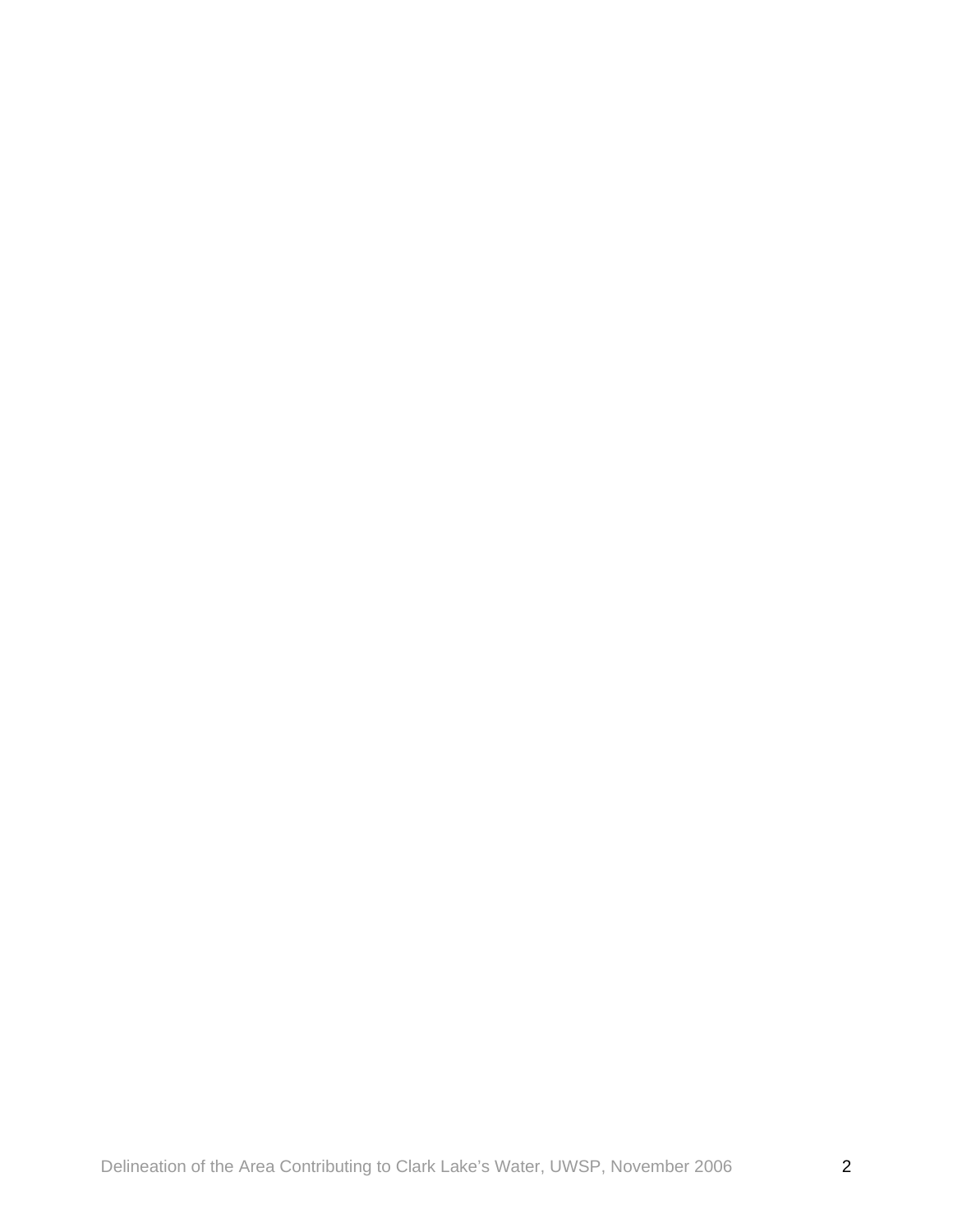### **Purpose**

Clark Lake receives water from precipitation on the lake, runoff directly into the lake, groundwater discharging to the lake, and water flowing from Logan Creek. It is important to know the land area that contributes this water to evaluate the impact of future land management changes. In this report, the delineation of a contributing area for Clark Lake is described.

#### **Background**

The only source of water in the upper Door County peninsula is precipitation. Water that falls on land can become surface runoff and flow directly into lakes and streams, or it can become groundwater if it percolates through the soil. Surface runoff is most likely to occur near surface water features. The topography of the land can be used to identify the outer extent of the surface runoff drainage area (the surface water watershed). Within that boundary, any surface runoff could drain to the lake. Groundwater is the water that has drained through the soil or rock and entered saturated zones in the bedrock. Approximately two-thirds of the precipitation that enters the soil is eventually transpired back to the atmosphere and the remainder (approximately 9.5 inches/year) becomes groundwater (Bradbury and Muldoon, 1992).

Groundwater pathways are complex in Door County. Much of the water movement occurs within a fractured dolomite aquifer. Water travel velocity can be fast and water can move relatively rapidly through the groundwater system. Bradbury and Muldoon (1992) estimated that most of the groundwater in central Door County had recharged in the past ten years.

Groundwater elevations can be used to infer groundwater flow direction and a general contributing area for groundwater, but the complex flow pathways increase the uncertainty associated with this determination. Sherrill (1978) measured well water levels in Door County October 1971 and used them to develop a water table map within the dolomite aquifer. A later study by Bradbury and Muldoon (1992) measured water levels in an area south west of Clark Lake (Jarman Road site). Their study found evidence of both a shallow and a deeper groundwater flow system that were hydraulically connected at certain times of the year. The shallow groundwater surface followed the topography of the land. It had fluctuations in water level after spring snowmelt, but those did not change the apparent flow directions. In contrast, the deeper groundwater system did not follow the topography of the land and exhibited larger changes in water level. The water level variation also led to changes in the apparent flow direction. Following periods of high recharge, a groundwater mound formed in the deeper groundwater of central Door County and the apparent flow direction was to both the east and west. When the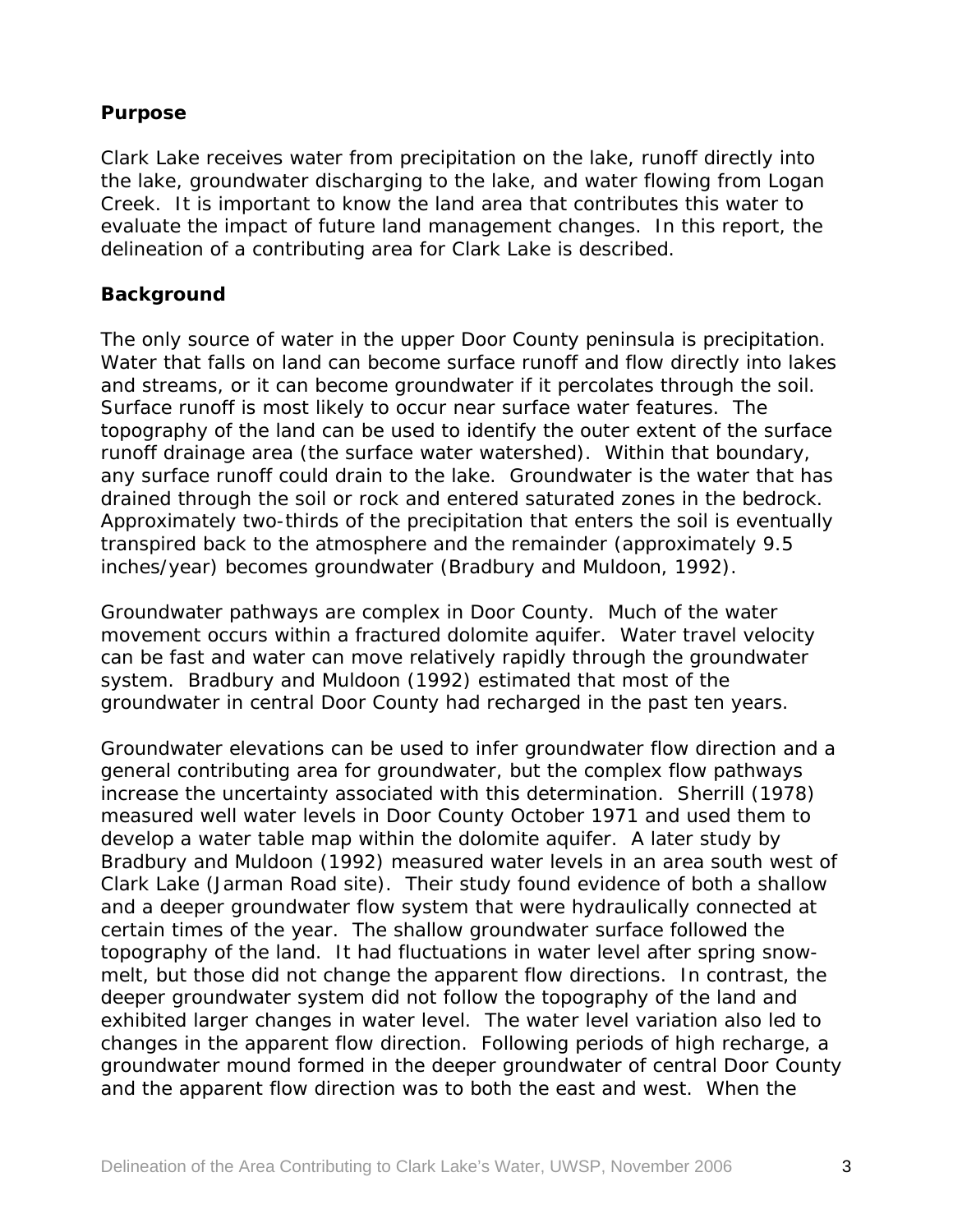water level was lower, it appeared the principal direction of flow from the central portion of the county was to the west and southwest.

### **Contributing Area**

The contributing area for Clark Lake was based on estimating a watershed for surface runoff and groundwater watersheds for both shallow and deeper groundwater flow systems. Land surface topography was used to delineate a surface watershed and the likely contributing area for the shallow groundwater flow system. The delineation was based on the WDNR digital elevation model and USGS topographic maps. The contributing area for the deeper groundwater flow system was based on the Door County water table map from October 1971 (Sherrill, 1978). Figure 1 shows the component contributing areas and their combination.

This contributing area should be useful for planning purposes, but there is uncertainty in the delineation. Bradbury and Muldoon (1992) suggested that during periods of higher aquifer recharge, such as during spring snowmelt, there may be mounding in the center of the county and increased flow to the east. That might increase the western extent of the deeper aquifer system that contributes to Clark Lake at some times of the year, but as seen in Figure 1, the shallow aquifer system is already west of the deeper contributing area. Consequently, the combined contributing area would accommodate some increased flow from west to east during periods of higher groundwater levels in the deeper aquifer.

To accommodate uncertainty in local variations in bedrock fracturing and flow paths, an additional buffer distance could be applied to this delineation. As an example, a 500 foot buffer was added to the delineation in Figure 1.

#### **Comparison to Streamflow Measurements**

One way to generally evaluate the size of the contributing area is to compare it to measured streamflow. Streamflow was measured periodically at different locations in Logan Creek as part of the Clark Lake Study in 2005 and 2006. If groundwater recharge to the area averages 9.5 inches per year (Bradbury and Muldoon, 1992), the total water yield should average approximately 0.7 cubic foot per second (cfs) per square mile over the year. Because groundwater recharge may be higher during snowmelt periods and travel times can be rapid, streamflow rates will be higher at some times and lower at others. Streamflow measurements near Clark Lake at STH 57 were normalized for the size of the upstream surface watershed and expressed as cubic foot of water per second per square mile of land in Figure 2. As anticipated, streamflow varies during the year with greater flow in the spring overall, the streamflow is not dramatically higher than 1 cfs per square mile, suggesting that the contributing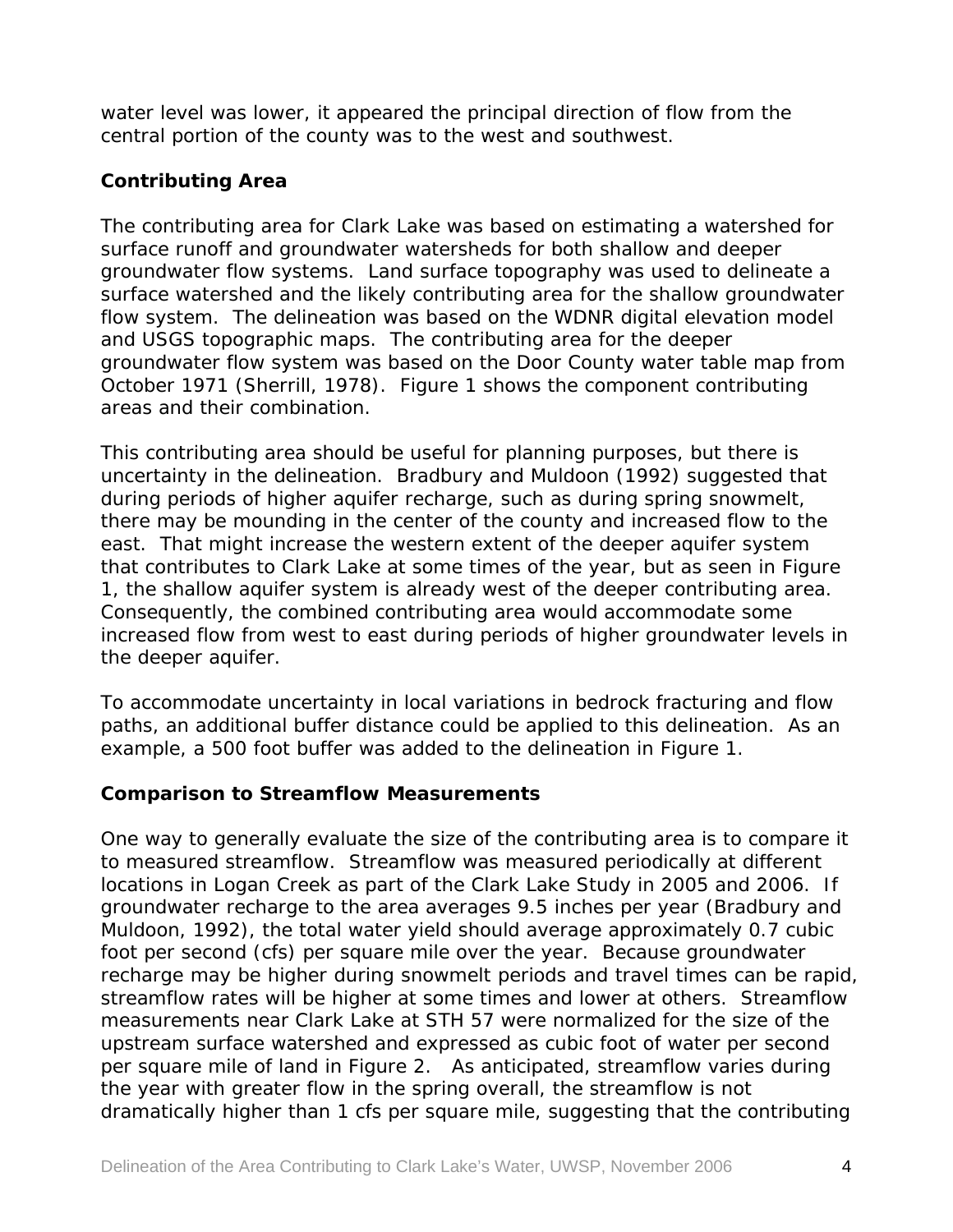area is not likely substantially undersized relative to the streamflow observed. Similar results are observed at other locations on Logan Creek as shown in Figure 3. This figure shows that there are areas where significant loss of water in the stream occurs (e.g., Lortiz Rd.), but overall the streamflow is generally below 1 cfs per square mile.

## **Summary**

The proposed Clark Lake contributing area is based on combining estimates of a topographic watershed with a groundwater watershed. The groundwater watershed was approximated with estimates of both deep and shallow groundwater flow. This contributing area delineation should provide a useful boundary for planning purposes, but could be refined in the future by monitoring groundwater levels, determining flow directions, and measuring streamflow throughout the area.

## **References**

Bradbury, K.R. and M.A. Muldoon. 1992. Hydrogeology and Groundwater Monitoring of Fractured Dolomite in the Upper Door Priority Watershed, Door County, Wisconsin. Final Report to the Wisconsin Department of Natural Resources, 70 p.

Sherrill, M.G. 1978. Geology and Ground Water in Door County, Wisconsin, with emphasis on Contamination Potential in the Silurian Dolomite. Geology Survey Water-Supply Paper 2047, 38 p.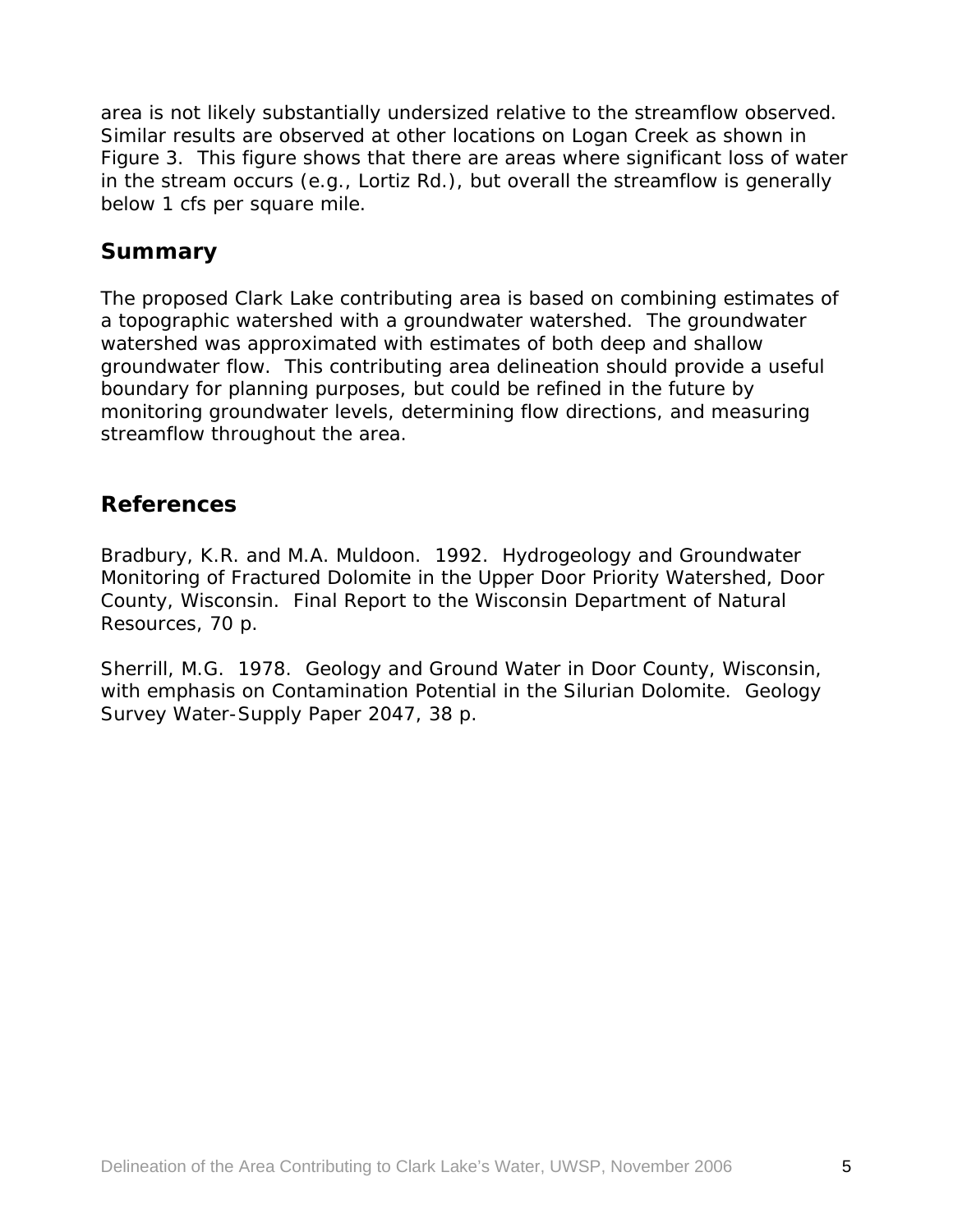

#### **Figure 1. Contributing area for Clark Lake based on combining surface water, shallow groundwater flow and deeper groundwater flow components. Topography used to delineate surface water and shallow aquifer components. Door County water table map used to estimate deeper aquifer component.**